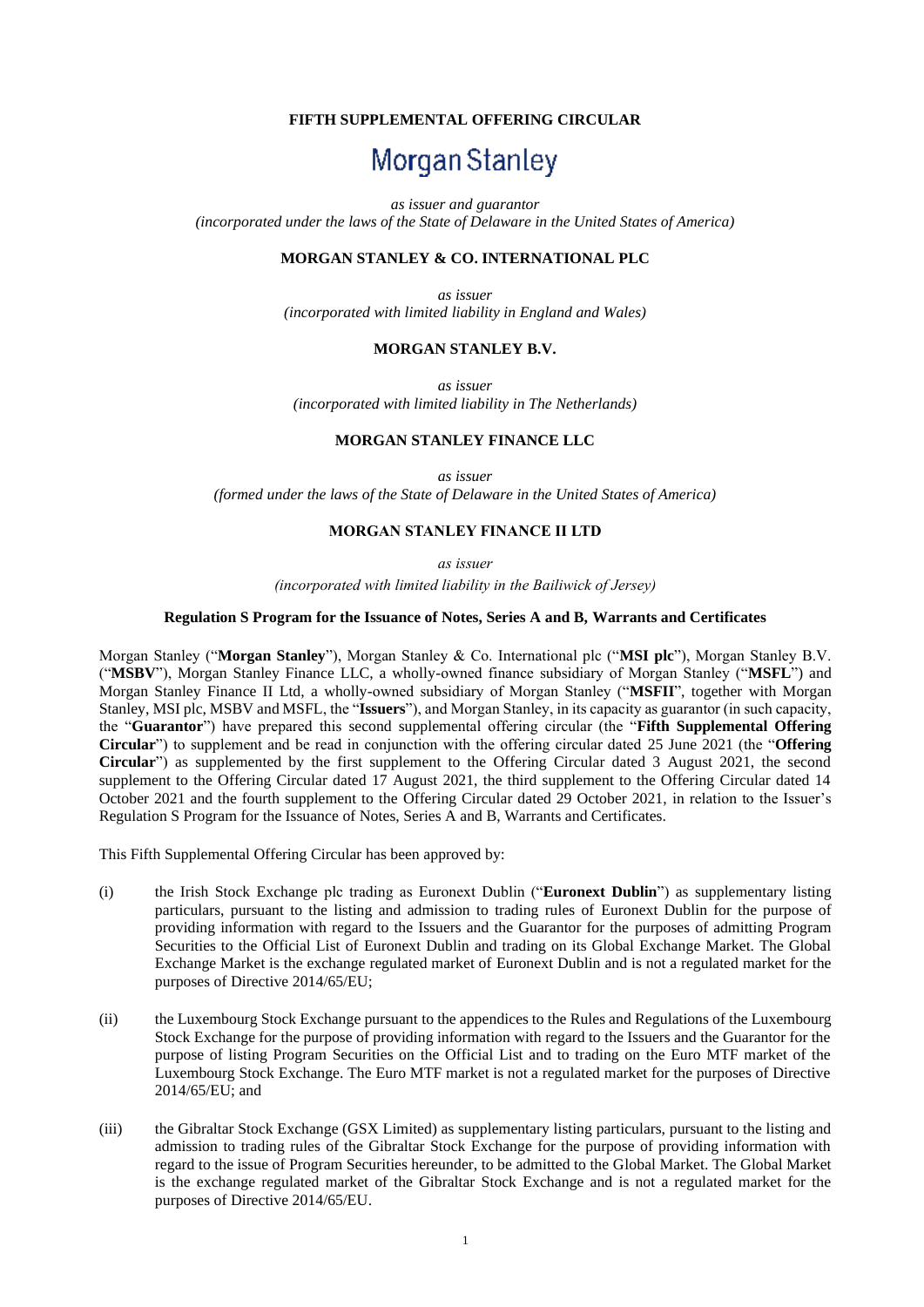**Warning:** This Fifth Supplemental Offering Circular does not constitute a "supplement" for the purposes of Regulation (EU) 2017/1129 (the "**Prospectus Regulation**"), this Fifth Supplemental Offering Circular and the Offering Circular have been prepared on the basis that no prospectus shall be required under the Prospectus Regulation for any Program Securities to be offered and sold under the Offering Circular. The Offering Circular and this Fifth Supplemental Offering Circular have not been approved or reviewed by any regulator which is a competent authority under the Prospectus Regulation in the European Economic Area (the "**EEA**").

Terms defined in the Offering Circular shall have the same meaning when used in this Fifth Supplemental Offering Circular. To the extent that there is any inconsistency between any statement in this Fifth Supplemental Offering Circular and any other statement in, or incorporated by reference in to, the Offering Circular, the statements in this Fifth Supplemental Offering Circular will prevail.

The purpose of this Fifth Supplemental Offering Circular is to:

- (a) disclose the publication by Morgan Stanley of its Quarterly Report on Form 10-Q for the quarterly period ended 30 September 2021 (the "**Morgan Stanley September 2021 Form 10-Q"**);
- (b) incorporate the Morgan Stanley September 2021 Form 10-Q by reference into the Offering Circular, as set out in "Part A" of this Second Supplemental Offering Circular; and
- (c) make certain consequential amendments to the Offering Circular, as set out in "Part B" of this Second Supplemental Offering Circular.

Save as disclosed in this Fifth Supplemental Offering Circular, no significant new factor, material mistake or inaccuracy relating to information included in the Offering Circular has arisen since the publication of the Offering Circular.

Each Responsible Person (as defined below) accepts responsibility for the information contained in the relevant document and confirms that, to the best of its knowledge, having taken all reasonable acre to ensure that such is the case, the information contained in the relevant document is in accordance with the facts and does not omit anything likely to affect the import of such information.

## "**Responsible Person**" means:

- (a) Morgan Stanley with regard to this Fifth Supplemental Offering Circular which comprises this Fifth Supplemental Offering Circular with the exception of all information referring to MSI plc, MSBV and MSFL in Part B hereto;
- (b) MSI plc with regard to this Fifth Supplemental Offering Circular which comprises this Fifth Supplemental Offering Circular with the exception of all information referring to Morgan Stanley, MSBV and MSFL in Part B hereto;
- (c) MSBV with regard to this Fifth Supplemental Offering Circular which comprises this Fifth Supplemental Offering Circular with the exception of all information referring to Morgan Stanley, MSI plc and MSFL in Part B hereto; and
- (d) MSFL with regard to this Fifth Supplemental Offering Circular which comprises this Fifth Supplemental Offering Circular with the exception of all information referring to Morgan Stanley, MSI plc and MSBV in Part B hereto.

Any information or documents incorporated by reference into the Morgan Stanley September 2021 Form 10-Q do not form part of this Fifth Supplemental Offering Circular and any information or documents which are not incorporated by reference are either not relevant for the investor or covered in another part of this Fifth Supplemental Offering Circular.

This Fifth Supplemental Offering Circular and the Morgan Stanley September 2021 Form 10-Q are available for viewing, and copies may be obtained from, the officers of the Issuers and the Paying Agents.

This Fifth Supplemental Offering Circular is available on Morgan Stanley's website at <http://sp.morganstanley.com/EU/Documents> and on the website of the Luxembourg Stock Exchange at [www.bourse.lu](http://www.bourse.lu/) and the website of the Gibraltar Stock Exchange at [https://www.gsx.gi/.](https://eur02.safelinks.protection.outlook.com/?url=https%3A%2F%2Fwww.gsx.gi%2F&data=02%7C01%7Cparadis.mccall%40cms-cmno.com%7Cc21489f773244ca202a908d79dba87f8%7C8ddab29711af4f76b704c18a1d2b702f%7C0%7C1%7C637151296781897219&sdata=V4kd5biJuaBtiLnVvjEqX23C5rQqZlPHLPgpfE4wOYI%3D&reserved=0)

The Morgan Stanley September 2021 Form 10-Q is available on Morgan Stanley's website at <https://www.morganstanley.com/content/dam/msdotcom/en/about-us-ir/shareholder/10q0921.pdf> and on the website of the Luxembourg Stock Exchange at [www.bourse.lu.](http://www.bourse.lu/)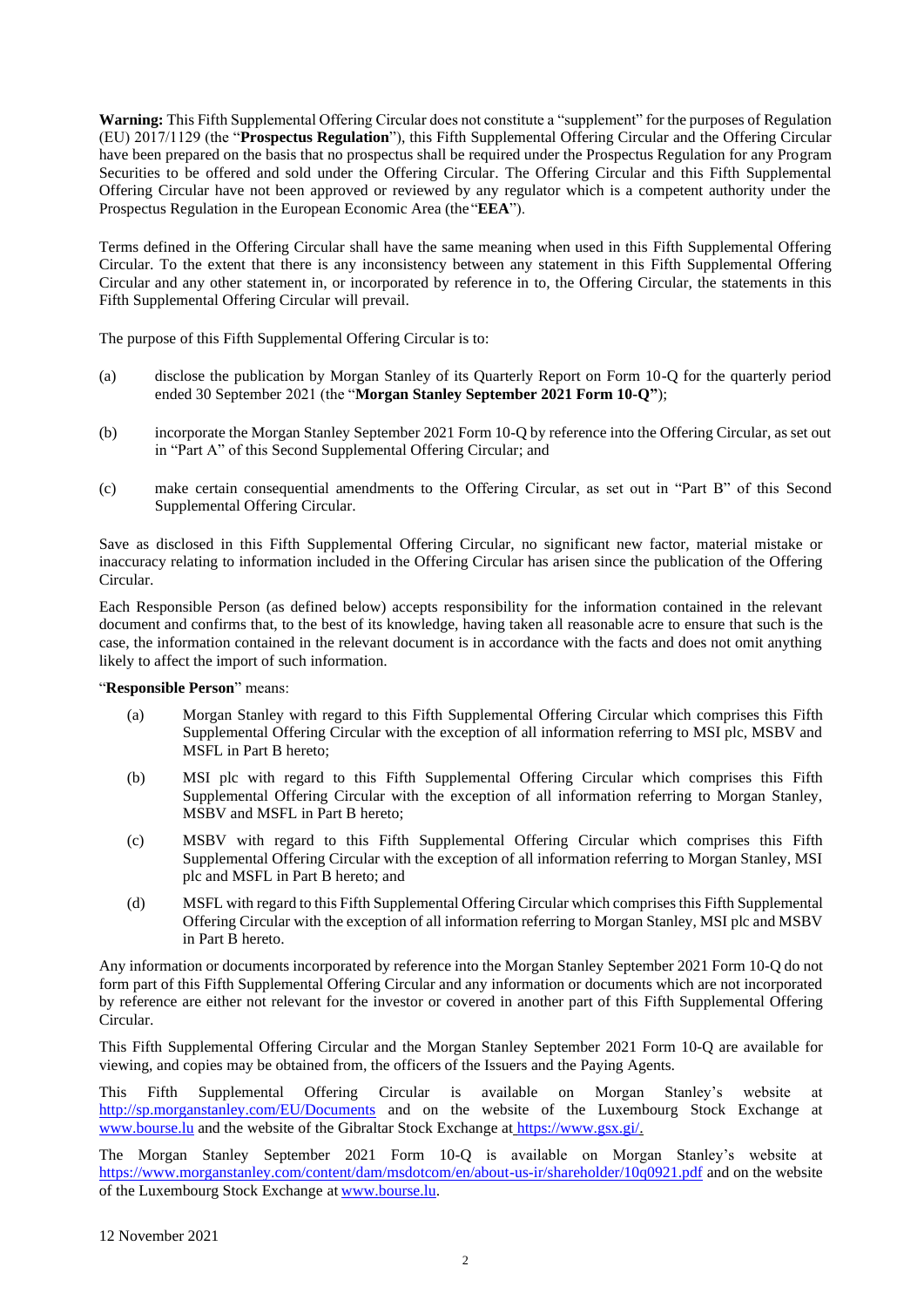## **MORGAN STANLEY**

## **MORGAN STANLEY & CO. INTERNATIONAL PLC**

# **MORGAN STANLEY B.V.**

## **MORGAN STANLEY FINANCE LLC**

# **MORGAN STANLEY FINANCE II LTD**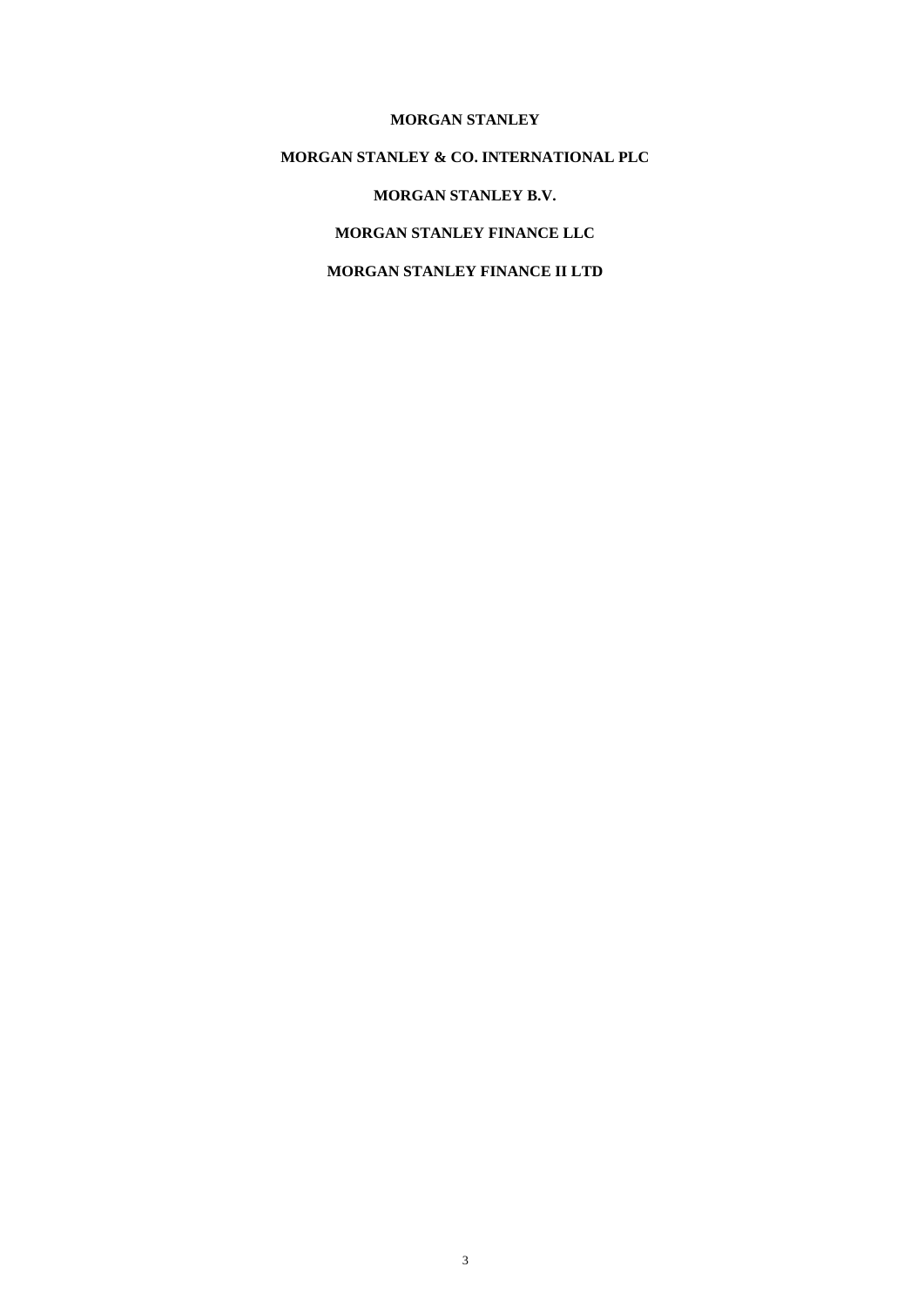## **CONTENTS**

**Page**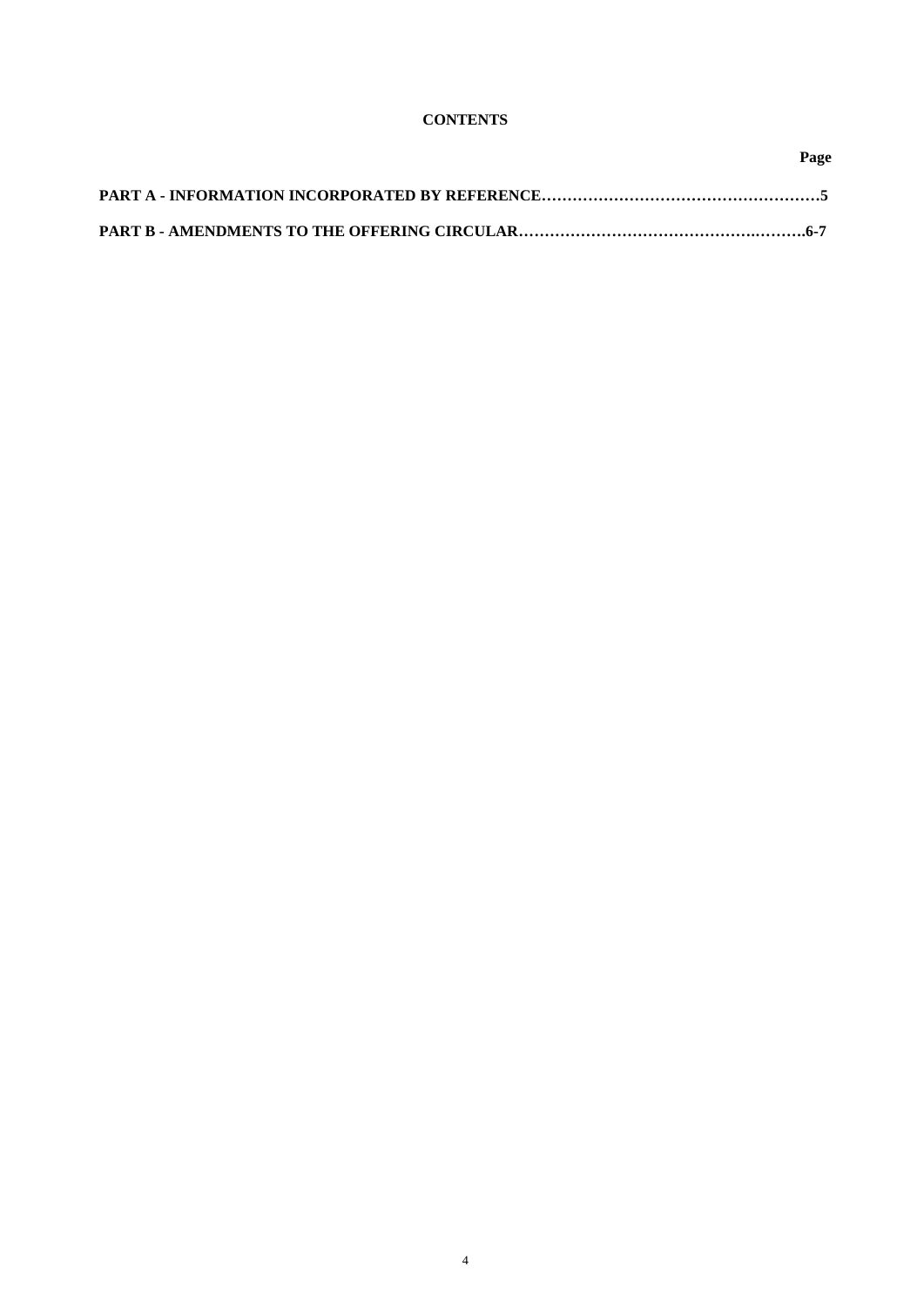## **PART A - INFORMATION INCORPORATED BY REFERENCE**

This Fifth Supplemental Offering Circular incorporates by reference the Morgan Stanley September 2021 Form 10-Q and supplements the section entitled "*Incorporation by Reference*" contained on pages 57-66 of the Offering Circular.

The information incorporated by reference must be read in conjunction with the cross-reference table below which supplements the table of information incorporated by reference in the section entitled "*Incorporation by Reference*" contained on pages 57-66 of the Offering Circular.

The following document and/or information shall be deemed to be incorporated by reference in, and to form part of, the Offering Circular:

| <b>Document filed</b><br>Information incorporated by reference                                    |      |                                                                                          | Reference     |  |
|---------------------------------------------------------------------------------------------------|------|------------------------------------------------------------------------------------------|---------------|--|
| <b>Morgan Stanley</b>                                                                             |      |                                                                                          |               |  |
| Morgan Stanley September 2021<br>Form 10-Q                                                        | (1)  | <b>Financial Information</b>                                                             | $\mathbf{1}$  |  |
| https://www.morganstanley.com/c<br>ontent/dam/msdotcom/en/about-<br>us-ir/shareholder/10q0921.pdf | (2)  | Management's Discussion and Analysis of<br>Financial Condition and Results of Operations | $1-26$        |  |
|                                                                                                   | (3)  | Quantitative and Qualitative Disclosures about<br>Risk                                   | 27-34         |  |
|                                                                                                   | (4)  | Independent<br>Registered<br>Public<br>Report<br>of<br><b>Accounting Firm</b>            | 35            |  |
|                                                                                                   | (5)  | <b>Consolidated Financial Statements and Notes</b>                                       | 36-70         |  |
|                                                                                                   | (6)  | Financial Data Supplement (Unaudited)                                                    | 71            |  |
|                                                                                                   | (7)  | Glossary of Common Terms and Acronyms                                                    | 72            |  |
|                                                                                                   | (8)  | Other Information                                                                        | 73            |  |
|                                                                                                   | (9)  | <b>Legal Proceedings</b>                                                                 | 73            |  |
|                                                                                                   | (10) | Unregistered Sales of Equity Securities and Use<br>of Proceeds                           | 73            |  |
|                                                                                                   | (11) | <b>Controls and Procedures</b>                                                           | 73            |  |
|                                                                                                   | (12) | Signatures                                                                               | 74            |  |
| <b>Document filed</b>                                                                             |      | Information not incorporated by reference                                                | Reference     |  |
| Morgan Stanley September 2021<br>Form 10-Q                                                        | (1)  | Available Information                                                                    | $\mathbf{ii}$ |  |
| https://www.morganstanley.com/cont                                                                | (2)  | <b>Risk Factors</b>                                                                      | 73            |  |
| ent/dam/msdotcom/en/about-us-<br>ir/shareholder/10q0921.pdf                                       | (3)  | Exhibits                                                                                 | 73            |  |

Any non-incorporated parts of a document referred to herein are either deemed not relevant for an investor or are otherwise covered elsewhere in the Offering Circular (as supplemented).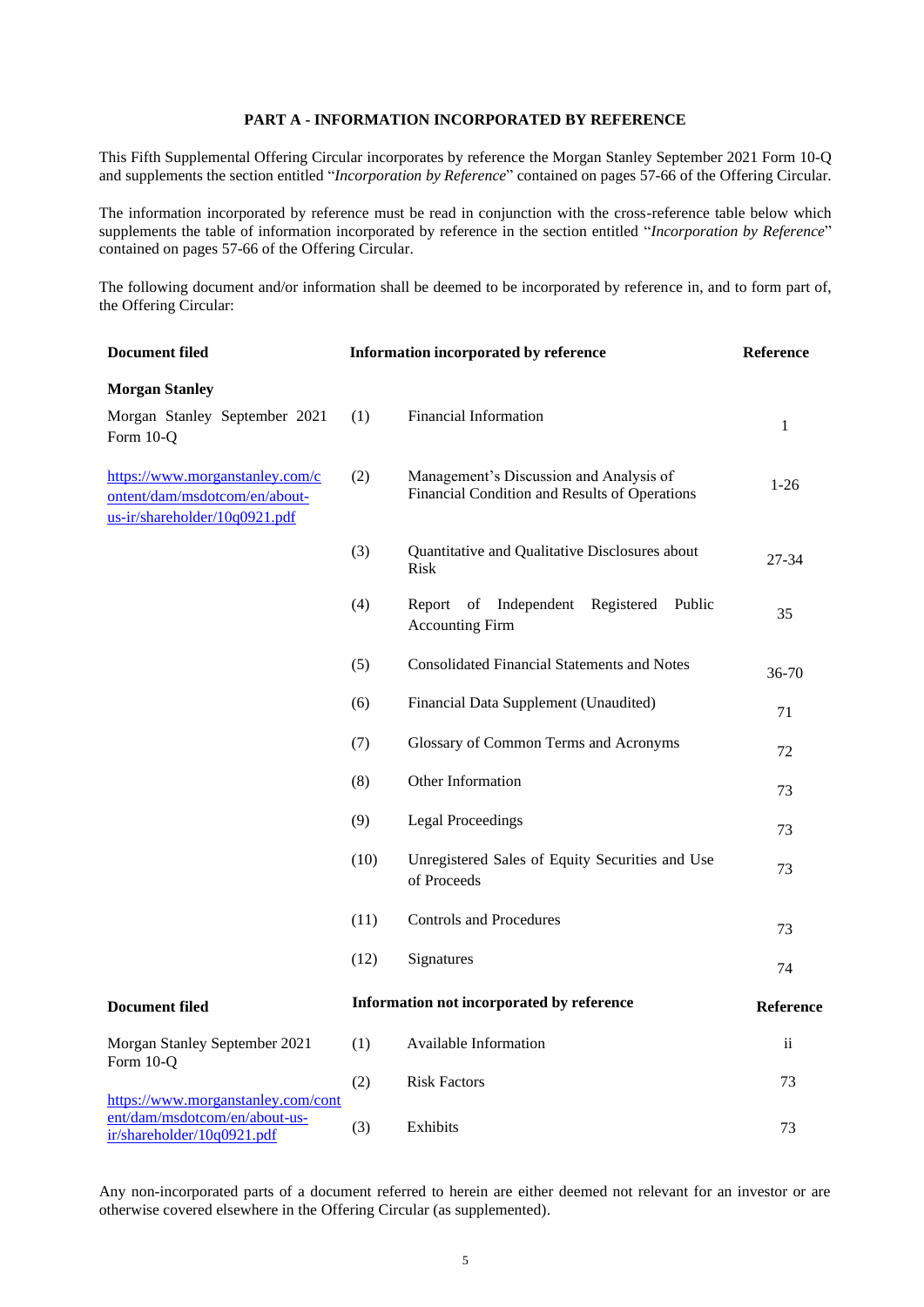## **PART B - AMENDMENTS TO THE OFFERING CIRCULAR**

The Offering Circular is hereby amended as follows:

**Selected historical key financial information:**

1. The sub-paragraph entitled "*Selected key financial information relating to Morgan Stanley*" in the section entitled "*Selected Historical Key Financial Information*" at page 2 of the Offering Circular under "*Summary*" shall be deemed to be deleted in its entirety and replaced by the following:

| Consolidated<br>Statement of<br>Financial<br>Position $(U.S.\$ \$<br><i>in millions</i> ) | At $31$<br>December 2020 | At $31$<br><b>December</b><br>2019 | At $30$<br><b>September</b><br>2021<br>(unaudited)                 | At $30$<br><b>September</b><br>2020<br>(unaudited)                    |
|-------------------------------------------------------------------------------------------|--------------------------|------------------------------------|--------------------------------------------------------------------|-----------------------------------------------------------------------|
| Total assets                                                                              | 1,115,862                | 895,429                            | 1,190,476                                                          | 955,940                                                               |
| <b>Total liabilities</b><br>and equity                                                    | 1,115,862                | 895,429                            | 1,190,476                                                          | 955,940                                                               |
| Consolidated<br>Income<br><b>Statements</b><br>$(U.S.\$ \$ in<br>millions)                | 2020                     | 2019                               | Nine months<br>ended 30<br><b>September</b><br>2021<br>(unaudited) | <b>Nine</b><br>months<br>ended 30<br>September<br>2020<br>(unaudited) |
| Net revenues                                                                              | 48,198                   | 41,419                             | 45,231                                                             | 35,160                                                                |
| Income before<br>provision for<br>income taxes                                            | 14,418                   | 11,301                             | 14,784                                                             | 9.988                                                                 |
| Net income                                                                                | 11,179                   | 9,237                              | 11,404                                                             | 7.767                                                                 |

**Selected key financial information relating to Morgan Stanley:**

2. Sub-paragraph (a) of the section entitled "*No significant change in financial performance*" at page 638 of the Offering Circular under "*General Information*" shall be deemed to be deleted in its entirety and replaced by the following:

*"(a) There has been no significant change in the financial performance and financial position of Morgan Stanley since 30 September 2021, the date of the last published interim (unaudited) financial statements of Morgan Stanley;"*

3. Section 3 (*Legal and arbitration proceedings*) set out on pages 638-639 of the Offering Circular shall be deemed to be deleted in its entirety and replaced with the following:

#### *"Legal and arbitration proceedings*

*Save as disclosed in:*

- *(a) the paragraphs beginning with "Legal" under the heading "Contingencies" under the heading "Commitments, Guarantees and Contingencies" in "Notes to Consolidated Financial Statements" at pages 128-129 and the section entitled "Legal Proceedings" at pages 159-163 of Morgan Stanley's Annual Report on Form 10-K for the year ended 31 December 2020;*
- *(b) the paragraphs beginning with "Legal" under the heading "Contingencies" under the heading "Commitments, Guarantees and Contingencies" in "Notes to Consolidated Financial Statements (Unaudited)" at pages 56-57 and the section entitled "Legal Proceedings" at page 68 of Morgan Stanley's Quarterly Report on Form 10-Q for the quarterly period ended 31 March 2021;*
- *(c) the paragraphs beginning with "Legal" under the heading "Contingencies" under the heading "Commitments, Guarantees and Contingencies" in "Notes to Consolidated Financial Statements*